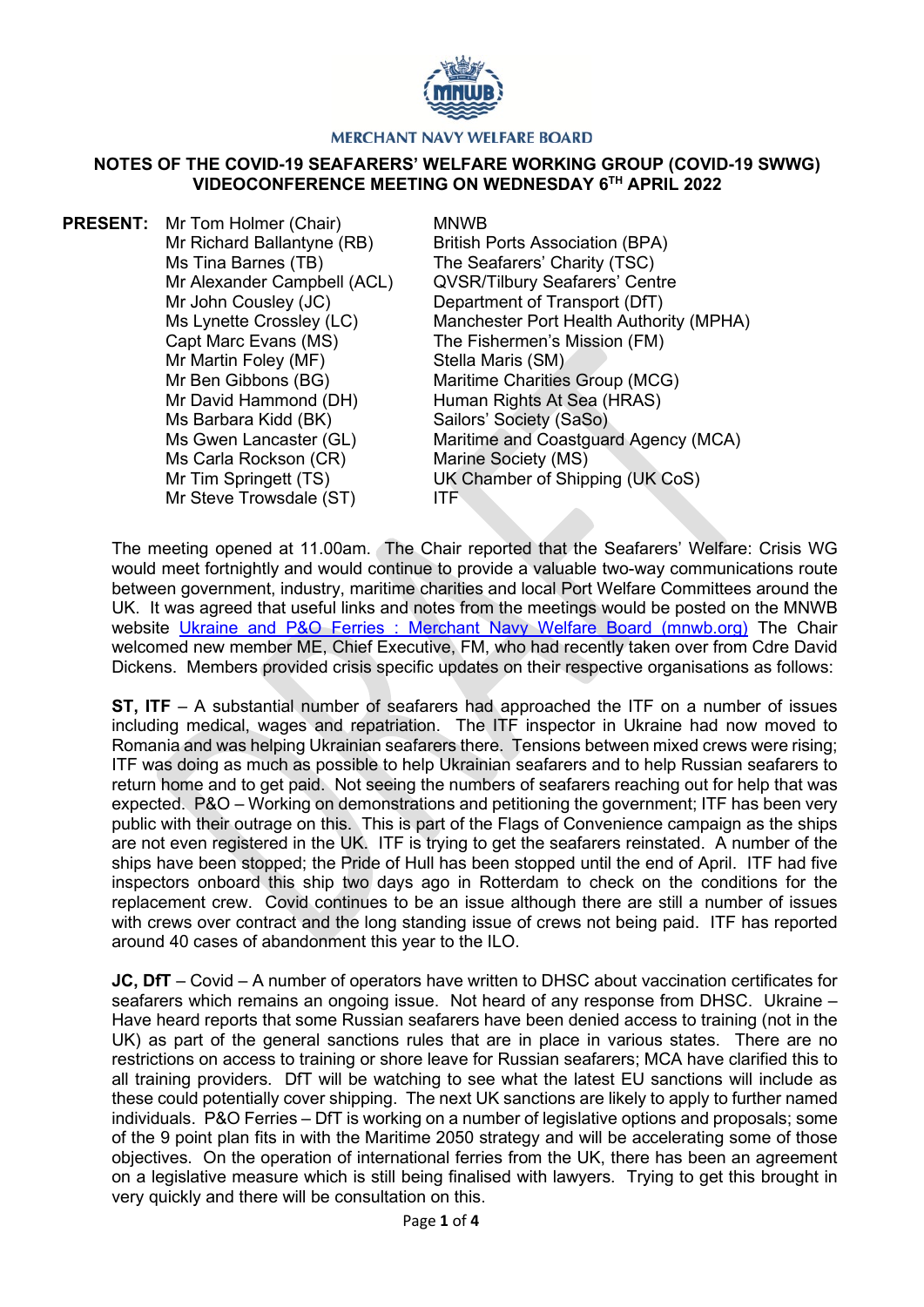**GL, MCA** – Covid - There are currently 45 seafarers onboard over their contracts. Russia/Ukraine - MCA has reissued amendment 6 to MIN 632, published in March 2022, which strengthens the criteria of extensions between 11-12 months and states that extensions above 12 months will not be approved. Expecting some more applications in the next few weeks due to the lockdown in Shanghai. There has been a new amendment to MIN 674 - Guidance for shipowners regarding seafarers affected by Russia's invasion of Ukraine. This clarifies a few points on wages and repatriation and a section has been added on seafarers holding Russian CoCs. [https://www.gov.uk/government/publications/min-674-m-guidance-for-shipowners-regarding](https://www.gov.uk/government/publications/min-674-m-guidance-for-shipowners-regarding-seafarers-affected-by-russias-invasion-of-ukraine/min-674-m-guidance-for-shipowners-regarding-seafarers-affected-by-russias-invasion-of-ukraine)seafarers-affected-by-russias-invasion-of-ukraine/min-674-m-guidance-for-shipowners-<br>regarding-seafarers-affected-by-russias-invasion-of-ukraine P&O – MCA has inspected a regarding-seafarers-affected-by-russias-invasion-of-ukraine number of P&O ferries and others are due to be inspected to look at safety, to ensure international regulations are met, minimum manning, safe operations and drills, and MLC documentation is being checked, amongst other things. MCA has stated that Russian seafarers are still entitled to health and welfare. MCA is following up in writing to all MCA approved training providers to remind them that all seafarers regardless of nationality (unless they are specifically named as a sanctioned individual) should be allowed entry onto a course provided the course entry and prerequisite requirements are met. Members were reminded that if they are aware of issues on any vessels in UK ports or onboard UK flagged vessels anywhere in the world, MCA would follow up as appropriate.

**RB, BPA** – On Russian sanctions, there was now a legal responsibility for Harbour Masters to prohibit Russian registered or flagged vessels. This was being rolled out to the harbour authorities with the support of DfT. Some ports were investing in commercial systems and tools to check on those ownership levels. Whilst understanding the reasons for this, BPA believes this should be a function of government. Some smaller ports were finding the new arrangements confusing and small yachts with some level of Russian ownership were affected. JC reported that he was aware of the concerns reported by RB and the port sector, and that DfT was considering all options. RB reported that the Secretary of State wrote to the ports industry last week, prior to legislation, asking ports to start prohibiting vessels already. RB considered this to be unlawful. P&O – Government is delegating the responsibility on to harbour authorities to prohibit ferries that are not paying the minimum wage. It would be preferable for government to police and enforce this instead of the harbour authorities. Covid infections across the port sector are reportedly increasing but does not appear to be affecting its resilience so far. The P&O ferries being out of service combined with a DFDS ferry being taken out of service last Friday, amongst other factors, resulted in large traffic jams on the A20 & M20 and queues outside of Dover over the weekend.

**BG, MCG** – The MCG Redundancy & Retraining Bursary Fund which had been due to close at the end of the month, has now been extended indefinitely. The fund was pending review according to how much money was left in the pot and there had been an uptake in interest in the scheme from applicants. Up to £500 was available to each applicant: [https://www.marine](https://www.marine-society.org/redundancy-fund)[society.org/redundancy-fund](https://www.marine-society.org/redundancy-fund)

**CR, MS** – The Redundancy & Retraining Fund has been extended and there have been some applications from P&O crew. The Coming Ashore programme was open internationally for seafarers who were interested in transitioning into a shore side role. On Friday, MS launched the Marine Society Green Skills Bursary<https://www.marine-society.org/green-skills-bursary>The bursary is aimed at seafarers looking to obtain qualifications to be able to work in the offshore & renewables sector. It had become apparent during Covid that there were job opportunities in this sector. Each seafarer can claim up to £750 to offset the cost of a course for this sector.

**BK, SaSo** - Ship visiting continues in ports around the world. Thanked MNWB for the Ukrainian Seafarers Emergency Communication Fund which enabled Ukrainian seafarers to keep in contact with home. Three SaSo Port Chaplains remained in Ukraine and were busy dealing with welfare and support needed in their areas. Two Port Chaplains had moved out of the area with their families. One Port Chaplain had been able to stay in his port city, Izmail. He was providing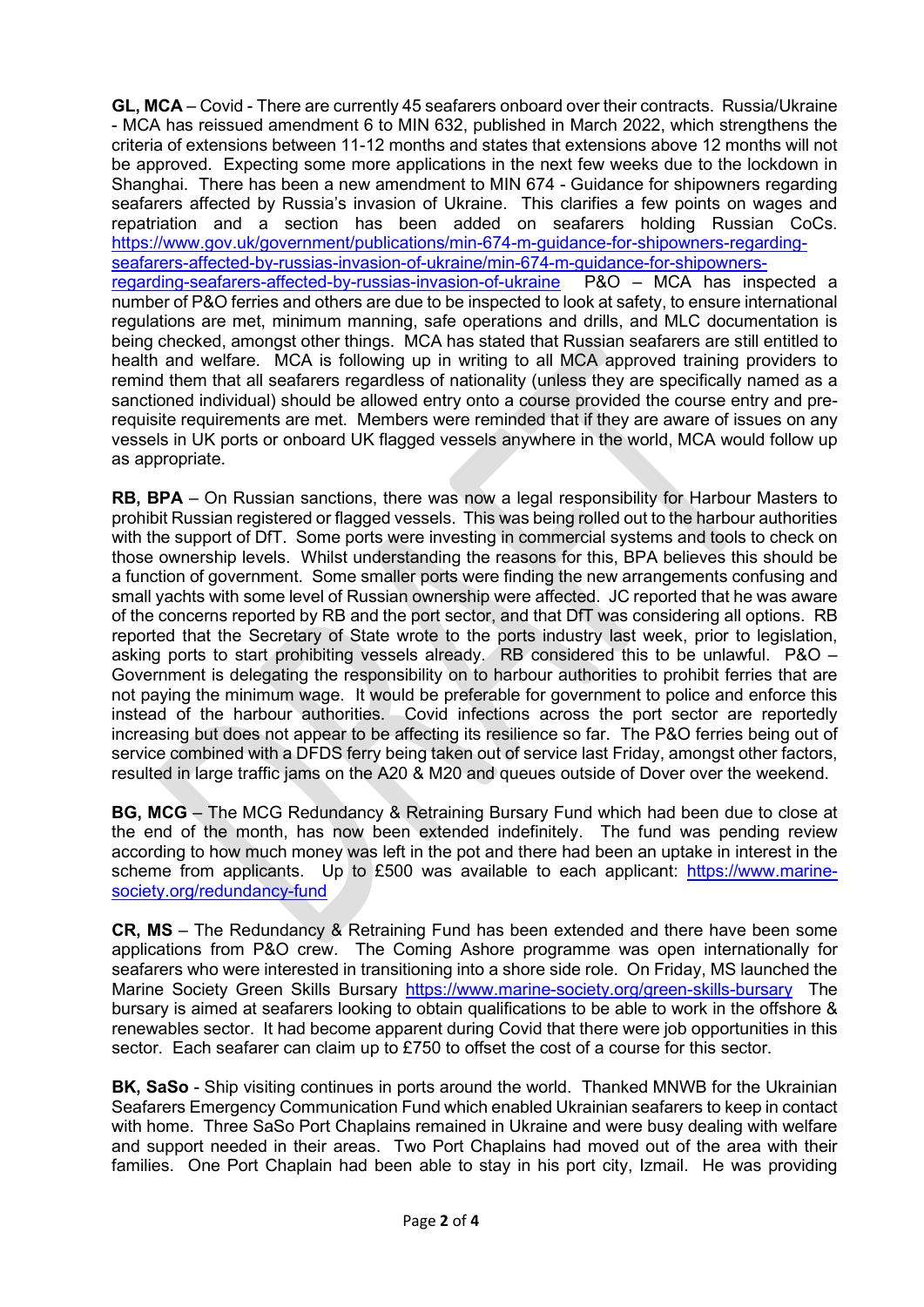support, transport and provisions along the coast, up to Odessa, and potentially further. P&O - On standby and ready to respond as needed.

**ME, FM** – ME reported that he had taken over from Cdre David Dickens on 1<sup>st</sup> April having completed a two and a half week handover with FM. He had served in the Navy for 36 years and had begun his career as an operational logistician with a humanitarian and personnel management background. His role in the last two and a half years had been as Chief of Staff in the newly integrated People & Training directorate running the Royal Navy People Change Programme. According to FM's records, one Ukrainian national was working in N. Ireland, one in a port in the NE; neither had family ties back in Ukraine. Four Russian nationals had been working in the UK for a number of years and had no interest in the politics in either Ukraine or Russia although were concerned about the current situation. The cost of living crisis was starting to bite and there was a slight upturn in requests for emergency financial support. There have also been an increasing number of requests for access to mental health support services which are being provided through the Seafit programme. There is a level of anxiety amongst Ukrainians and Russians who are living in this country; it is important to keep in mind their mental health and wellbeing.

**TB, TSC** - The Seafarers' International Relief Fund (SIRF) has reopened both for donations from the shipping industry and for making grants to charities working to support seafarers impacted by the situation in Ukraine. The fund can support any seafarer impacted by the Ukraine situation, not just Ukrainian seafarers. Three grants, totalling £110K had already been awarded, including £50K to ISWAN who were managing a hardship relief fund <https://www.seafarerswelfare.org/relief-funds/ukraine-crisis-support-fund> Organisations supporting seafarers could apply to the fund for any seafarer affected by Ukraine for a grant of up to \$500 or up to £1K if a seafarer is deceased as a result of the crisis. The SIRF fund was being used as a model for a new fund to be announced tomorrow for port workers. All money raised would be awarded to MORTRANS, the Welfare Fund of Marine Transport Workers Trade Union of Ukraine:<https://mtwtu.org.ua/en/charity>This would be a collaboration between TSC and The International Association of Ports and Harbours. P&O – The UK Maritime Anchor Fund has been reopened and can be accessed via SAIL. Support provided included hardship grants, financial advice, online mental health support and free relationship counselling.

**TS, UK CoS** – TS is continuing to attend regular meetings hosted by ICS and ECSA to discuss seafarer welfare issues. Russia claims to have established blue corridors for safe passage for ships out of the Black Sea; these are of no value at all as they do not extend into Ukrainian waters, so no ships can use them. The IMO is due to publish a list of ships understood to be trapped in Ukrainian ports in the Black Sea, unable to move due to the number of mines in the sea. Once Russian aggression stops, it may still be at least two months before it is safe to navigate those seas again. Filipino and Bangladeshi seafarers stranded on ships in Ukraine ports are understood to have been given safe passage to Moldova, but considerable numbers were still stuck onboard. Supplies were running out for those stuck in the port of Mariupol; ICS was writing to the Red Cross on this issue. The IMO's list was expected to include names of ships and IMO numbers. Chamber members had not reported any British crew stuck onboard. ST reported that ITF had access to a list of 102 foreign flagged vessels stuck in Ukrainian ports. The list included the IMO number, the vessel type and flag. The majority of vessels stuck in Ukrainian ports were flag of convenience. The list also included ports and the details and nationality breakdown of the crews. This information was being passed to the ILO and the IMO. 30 foreign flagged vessels were stuck in Rostov-on-Don; most had reportedly left. A number of ships stuck here and in Ukrainian ports had reportedly switched off the AIS and it was thought the crew of those ships had left and the ships were now empty. This was being verified. 483 Filipinos were stuck onboard these ships but 400 had got out. Some Ukrainian and Syrian crew remained onboard. TS reported that the Ukrainian banking system was functioning; the sums of money that could be withdrawn from cash machines had recently tripled. It was helpful for seafarers not to be paid in large amounts of cash. Russian seafarers were being repatriated via Helsinki and then continuing the journey by land. A regular train service between Helsinki and St Petersburg had ceased on 26<sup>th</sup> March, although the border remained open. Covid – There were some disturbing reports from Belgium and the